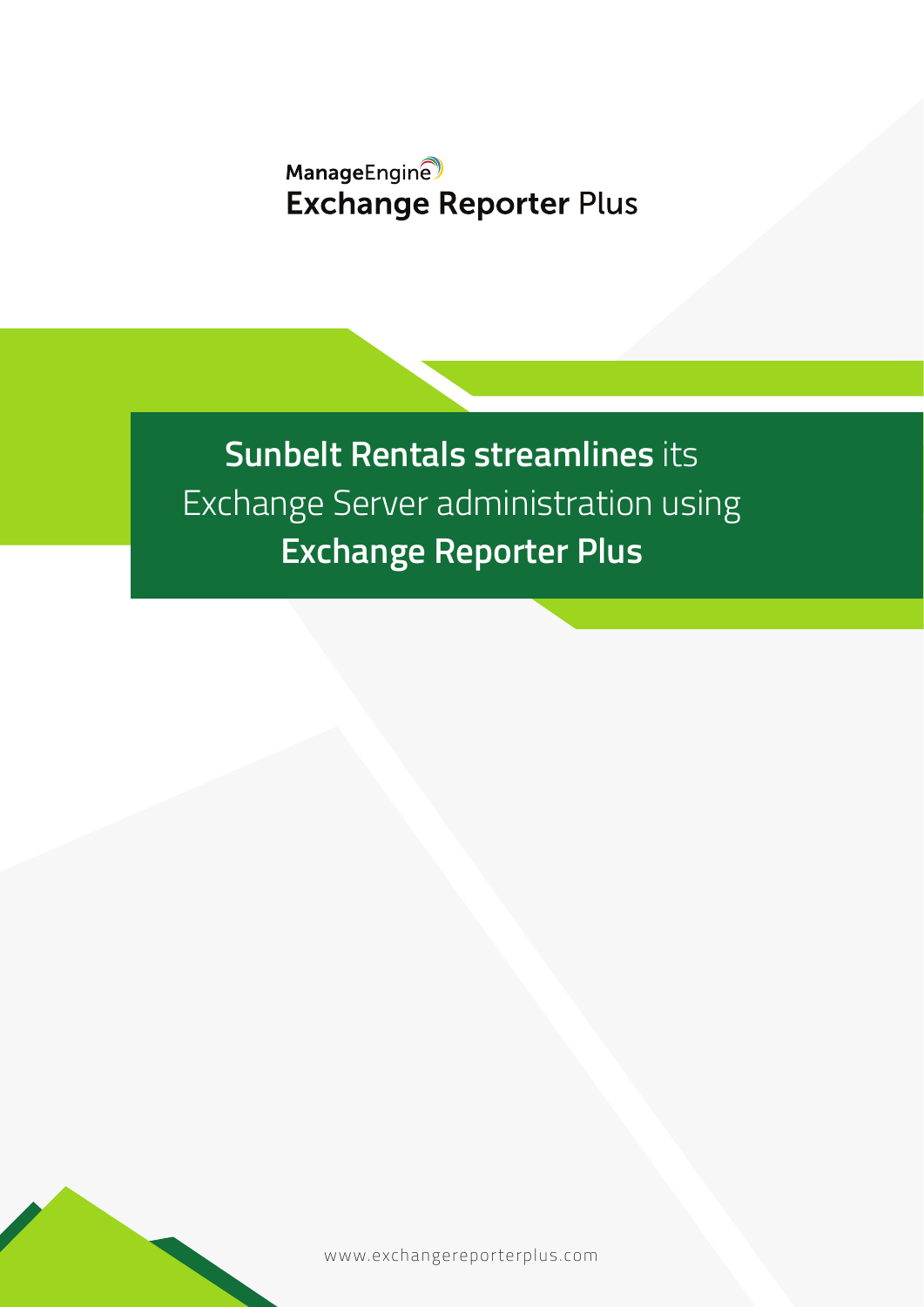## **Sunbelt Rentals, Inc. – Making it happen for Customers!**

Sunbelt Rentals is one among the big fours in the business of distributing specialized equipment in North America. The company designs dedicated equipment for various fields, such as climate control, oil and gas, industrial resources, and many more. Having spread its services in 500+ locations across the region, Sunbelt Rentals commands proximal market presence. Being in business since 1981 has helped the company penetrate deep into the market, and today its revenue is in the order of \$2 billion each year.

The company's services are designed to serve distinct customers spread across a variety of industries and geographies. Therefore, the company employs resources with elaborate technical and operational expertise, prepared to be deployed at different locations. Needless to say, Sunbelt Rentals really makes it happen for its customers.

Sunbelt is a huge pool of resources with few employees stationed on-premise and a big chunk of them on-field. Through the lens of an IT professional, one can see the important role the systems department must play in managing, coordinating, and communicating with the on-field staff.

# **The Scenario**

Any organization with a handsome employee count will eventually face significant IT challenges. Sooner or later, things get mazy and tedious for the systems team, and Sunbelt Rentals with over 10,000 employees was no exception. Irrespective of how miniscule a challenge may seem to be, if not addressed properly, it might have devastating implications.

At Sunbelt Rentals, with expansion of resources, communication via on-premise Exchange mailboxes wasn't quick. Subsequently, users depended on advanced Exchange features to communicate while on the go. So administrators had to become more vigilant because Exchange operations started becoming tricky.

**Prime IT Hurdle:** Rigorous operations on PowerShell scripting were getting too tricky for the system professionals and needless to say, time consuming as well. According to Ken Collins, senior system engineer at Sunbelt Rentals, Sunbelt Rentals had a lengthy arena of task modules to look after and scripting commands for each one wasn't really an ideal approach. The company needed something strategic to make the process simple

- Exchange administration is a broad activity, and the system department wished for a reporting tool for Microsoft Exchange Server that would be operationally effective and cost efficient.
- They wished for a solution that would provide comprehensive data in a prompt, sophisticated fashion without compromising on data security.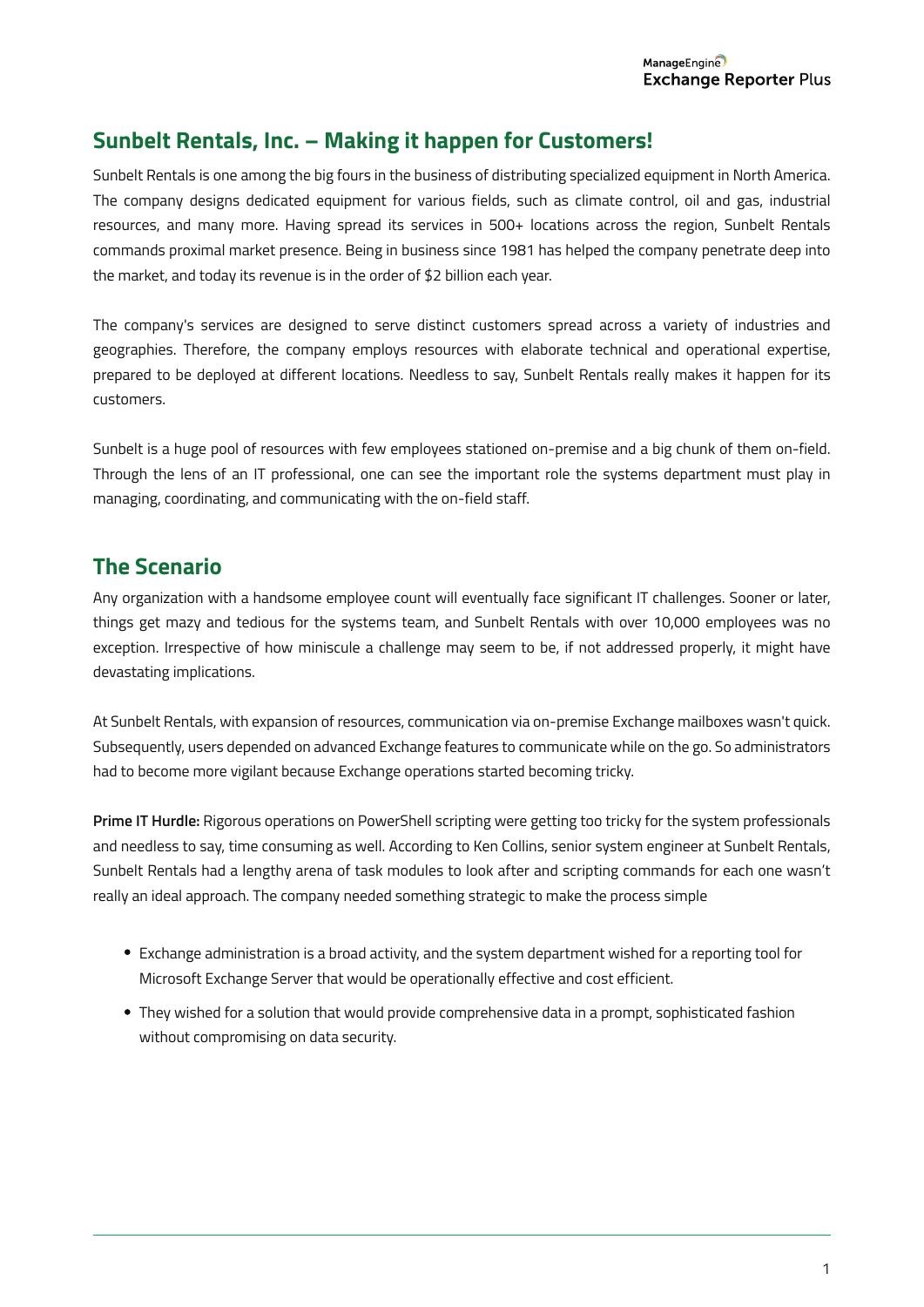## **The Ultimate Offer: ManageEngine Exchange Reporter Plus**

Sunbelt Rentals began scouting for an appropriate solution to streamline its Exchange Server administration. Prime weightage was assigned to product features, performance, and cost. The company evaluated Quest Software, ENow, PROMODAG, and ManageEngine.

Besides performance and economy, there were two implicit evaluation criteria – easy deployment and round the clock product support. In general, one does not consciously make an effort to identify and evaluate such parameters; they are generally on the back of the buyer's mind. In such cases, there is an unconscious affinity towards a known brand.

ManageEngine had already been on the shelves of Sunbelt Rentals and therefore had an edge over its competitors. Ken admits that they've been happy with ManageEngine products and have had good experience so far. This aided ManageEngine's chances of making it to the vendor shortlist.

But the real dealmaker was yet to come. ManageEngine offers a 60-day free trial on Exchange Reporter Plus. During this evaluation period, Sunbelt Rentals could:

- **a)** Experience the process of downloading and installing the product.
- **b)** Interact with the ManageEngine support team during product configuration.
- **c)** Use Exchange Reporter Plus for unlimited mailboxes.
- **d)** Evaluate the effect of numerous bulky mailboxes on product performance.
- **e)** Monitor the product's effect on the system and IT network

What ManageEngine did here was allow the customer to obtain value that outweighed the price. In this case, Sunbelt had the privilege of enjoying the benefits without actually spending a penny. This made the deal for Exchange Reporter Plus.

#### **Fair Pricing: More Sense than Money**

Exchange Reporter Plus follows a user-friendly pricing policy; a usage friendly policy, actually. Customers pay based on the number of mailboxes configured in the product. It follows a value-based pricing where the cost of product license is proportional to the number of mailboxes in use.